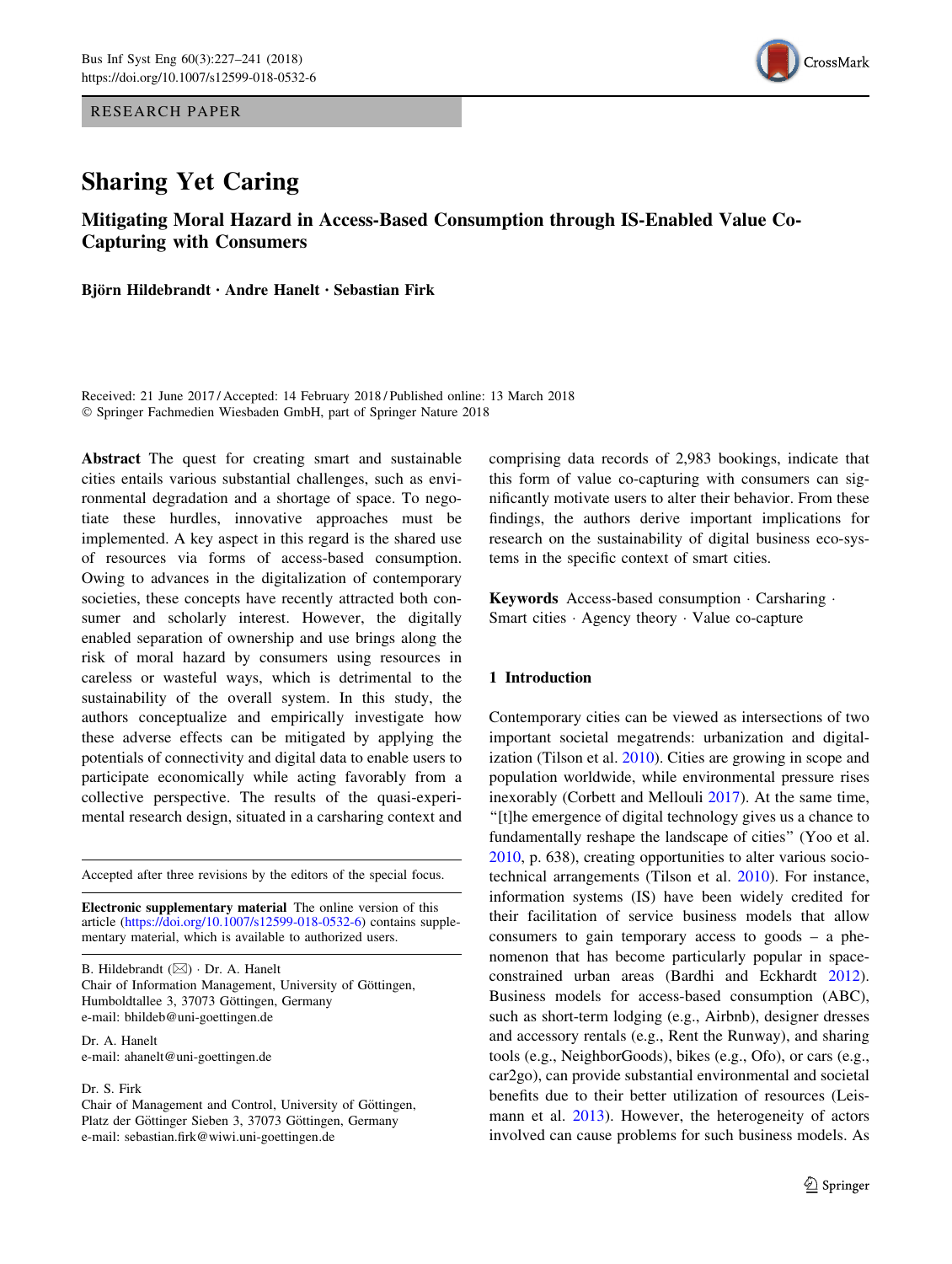described by Cohen and Kietzmann [\(2014](#page-13-0)), the diversification of providers gives rise to several conflicts of interest that might hinder the positive sustainability effects of their individual and collective initiatives, making it necessary to redefine the relationships between private solution providers and local authorities. In addition, Bardhi and Eckhardt [\(2012](#page-13-0)) allude to a dark side of such business models at the consumer interface that results from the separation of use from ownership. One of their participants, carsharing user Chuck, enthused, ''You can just beat the hell out of it; it's not your car. Like, I don't have to think about changing the oil; I don't have to care whether or not the tires are flat. I don't care about any of it; it's not my car. And you know some magic car fairy will come and fix whatever is not right with it later. So if I destroy the suspension, so be it! Somebody will fix it. Not me'' (Bardhi and Eckhardt [2012,](#page-13-0) p. 891). Similar problems occur in several other wellknown instances of ABC, such as increased resource and energy consumption in commercial accommodations (Miao and Wei [2013\)](#page-14-0) or ''excessive wear and tear and overuse of the product'' (Leismann et al. [2013](#page-14-0), p. 192) in shared tool usage, indicating the systemic nature of such potential downsides associated with ABC. Although prior research has shown that digital technologies can enable the societally and environmentally valuable diffusion of ABC (Belk [2014\)](#page-13-0), it has neglected their capacity to address the potential adverse behavioral consequences of the associated business models (Majchrzak et al. [2016\)](#page-14-0).

The decoupling of ownership and use leads to principal– agent relationships (Eisenhardt [1989](#page-13-0)), i.e., ''transactional arrangements between self-interested parties with incongruent goals in the presence of uncertainty'' (Pavlou et al. [2007,](#page-14-0) p. 106). The potentially emergent moral hazard of consumers using shared goods in a careless or wasteful way not only leads to excessive resource consumption but may also result in accelerated deterioration or even serious damage to the goods accessed. These threats can endanger the enduringly profitable and environmentally friendly large-scale provision of such business models. However, ''there is a dearth of research of how sharing economy business models work, what their sustainability impacts are, and how they are able to align incentives with key stakeholders to ensure longevity of their operations'' (Cohen and Kietzmann [2014,](#page-13-0) p. 294). Prior IS research has dealt with diverse mechanisms for solving agency conflicts (Schieg [2008](#page-14-0)). For instance, digital technologies have been described as an important means of developing mechanisms for increased monitoring and sanctioning (e.g., Dyal-Chand [2015](#page-13-0)). However, what these measures have in common is a focus on constraining human agency by means of penalties and even exclusion. While appropriate in some contexts, in the case of transformation towards smart and sustainable cities – where consumers can draw from a wide range of other options, including less sustainable ones, such as using personal cars – such measures might endanger the adoption of ABC in the first place. The perspective of creating target congruity (Schieg [2008\)](#page-14-0) between the key stakeholders of ABC is therefore an important yet poorly understood perspective (Cohen and Kietzmann [2014](#page-13-0)).

A central trait of digitally enabled business models such as ABC is the changing role of the consumer within digital business eco-systems (El Sawy and Pereira [2013\)](#page-13-0): whereas before they acted as pure consumers, they are now moving towards becoming co-creators of value (Lusch and Nambisan [2015](#page-14-0)). Still, as with any business, the sustainable viability of these business models relies on not only creating but also capturing value (Priem et al. [2013](#page-14-0)). Prior research on value co-capture (El Sawy and Pereira [2013\)](#page-13-0) has indicated its economic potentials in corporate contexts (e.g., Bharadwaj et al. [2013\)](#page-13-0). However, professional usage differs significantly from decision making in peoples' private lives (Hess et al. [2014](#page-13-0)), and the role of the consumer has not yet been elevated towards enhanced responsibility and agency. Extending the concept of value co-capture to include consumers is essential due to the direct impact of consumer behavior on the sustainability – i.e., economic, environmental, and societal performance – of ABC. For the case of carsharing, Firnkorn and Müller  $(2011)$  $(2011)$  explicitly suggest "implement(ing) mechanisms to reward efficient driving'' (p. 1527). Therefore, we consider digital technologies not only as enablers of such business models but also as a means of overcoming their adverse side effects. More specifically, we contend that letting consumers participate economically in decreasing operating costs in ABC can mitigate moral hazard and generate additional value for all parties involved. The example of carsharing is particularly suitable for studying this relationship due to its importance for the sustainable development of space-constrained cities and the direct influence of consumer behavior on the sustainability of these business models. Therefore our study examines the following research question:

How does IS-enabled value co-capturing with consumers influence ABC in the case of carsharing? To address this question, we collaborated with a medium-sized carsharing provider in Germany and modified the existing business model by implementing an IS-enabled value cocapturing mechanism. By measuring customers' individual driving styles in terms of acceleration and deceleration behavior and rewarding them for favorable actions, we aimed to mitigate moral hazard, i.e., reckless and wasteful driving. To investigate the concept of value co-capturing with consumers under realistic conditions, our quasi-experimental time-series design (Campell and Stanley [1963\)](#page-13-0) examines a series of observations over a period of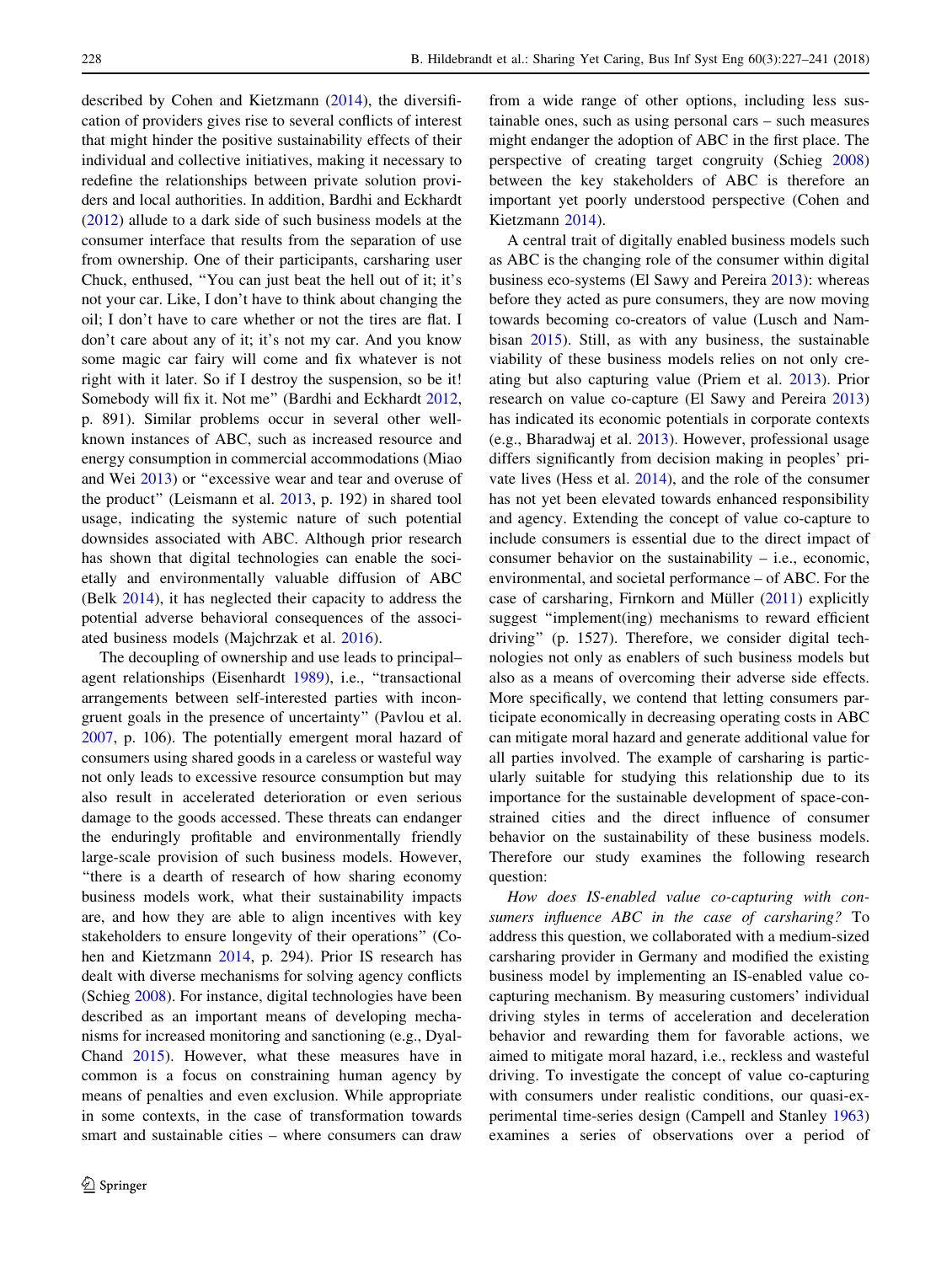13 months, comprising 483 consumers and 2983 rides. We determine the financial consequences of our approach and position it in a holistic multi-agent smart city framework, which illustrates the need to account for the interrelationships among consumers, ABC providers, and local authorities when implementing and evaluating such ISenabled measures. With our study, we contribute to the emerging literature on the economics of digital business eco-systems and provide a perspective relevant to increasing the sustainability of such service business models with widespread and transformational impacts on the landscapes of cities (Almirall et al. [2016\)](#page-13-0).

## 2 Theoretical Framework

# 2.1 The Role of IS in the Emergence of Access-Based Consumption

ABC describes transactions in which consumers pay for temporary access to desired goods (such as accommodations, cars, bikes, tools) but no transfer of ownership takes place (Bardhi and Eckhardt [2012](#page-13-0)). While business models that emphasize the provision of temporary access to goods as an alternative to ownership are nothing new, advances in IS have made them possible at scale (Cohen and Kietz-mann [2014](#page-13-0)). Carsharing, for instance, has existed for more than half a century (Hildebrandt et al. [2015\)](#page-14-0). However, most of the first-generation business practices were relatively short lived and profitable organizations with large customer bases have only recently emerged (Shaheen et al. [1998\)](#page-14-0). Similar observations can be made for other instances of ABC, such as sharing tools, fashion, or accommodations. Here, the increased penetration of digital technologies (Bharadwaj et al. [2013](#page-13-0)), together with the emergence of digital platforms and infrastructures (Tilson et al. [2010\)](#page-14-0), has recently begun to transform the relevant set of business models by enabling ''novel and convenient processes through which products are transferred and exchanged'' (Kathan et al. [2016](#page-14-0), p. 665). At the same time, pervasive digital technologies bring along new collaboration opportunities for firms. Digital business eco-systems emerge (Bharadwaj et al. [2013](#page-13-0)), changing the roles and rules of relationships among organizational partners while also empowering consumers and acclimating them to participating in joint collaboration (Lucas et al. [2013](#page-14-0)) as cocreators of value (Lusch and Nambisan [2015](#page-14-0)).

In contemporary carsharing operations, providers make use of the options granted by pervasive connectivity and equip their fleets with digital technologies that enable automated processes and data-driven management of their services. Through smartphone applications, consumers are able to locate, book, access, and use a desired vehicle while an invisible IS collects data to automatically bill the service usage (Wagner et al. [2014](#page-14-0)). Hence, by rendering the associated business models more efficient, reliable, and convenient (Lovelock and Gummesson [2004\)](#page-14-0), IS enables the decoupling of ownership and use in various scenarios, which was previously impossible due to high transaction costs.

# 2.2 Access-Based Consumption for Increased Sustainability in Urban Areas

During the past decade, ABC has become particularly attractive in urban areas suffering from high population density and space limitations, e.g., in terms of parking or housing (Willing et al. [2017\)](#page-14-0). These service business models present valuable benefits for consumers, who acquire consumption time with physical goods ''they could not afford to own or that they choose not to own'' (Bardhi and Eckhardt [2012,](#page-13-0) p. 881). Unwillingness to own may stem from space constraints; the attempt to avoid additional costs connected to ownership, such as maintenance and repair (Lovelock and Gummesson [2004](#page-14-0)); or the simple desire to maintain adaptability and flexibility in personal life (Kathan et al. [2016](#page-14-0)).

ABC business models entail transformational impacts for various industries, such as automotive, real estate, and manufacturing (Almirall et al. [2016\)](#page-13-0), as they cover key pillars of human life, e.g., work (co-working spaces), mobility (bike- or carsharing), overnight stays (accommodation sharing), and leisure activities (shared tools for household or gardening tasks) (Martin [2016\)](#page-14-0). With the potential to fundamentally restructure contemporary economies towards sustainable business practices (Cohen and Kietzmann [2014](#page-13-0)), ABC represents an important building block in the transformation of our cities towards increased economic, environmental, and societal sustainability (Corbett and Mellouli [2017](#page-13-0)). The benefits of these business models mainly stem from improvements in resource efficiency and the alteration of consumption patterns (Belk [2014](#page-13-0); Willing et al. [2016](#page-14-0)). More specifically, sharing accommodations, tools, or cars can lead to better utilization of otherwise idle resources (Almirall et al. [2016](#page-13-0)). Each carsharing car, for instance, could replace 9–13 privately owned vehicles (Martin et al. [2010](#page-14-0)) while at the same time decreasing the total number of kilometers driven and reallocating travel demands to other, more sustainable means of transportation, such as buses, trams, or subways (Shaheen et al. [1998\)](#page-14-0). Carsharing has therefore been reported to mitigate a variety of mobility problems, such as congestion, emissions, and shortages in parking space (Willing et al. [2016](#page-14-0)). Even greater benefits can be achieved when combining ABC with sustainable tech-nologies (Firnkorn and Müller [2011\)](#page-13-0), as illustrated by the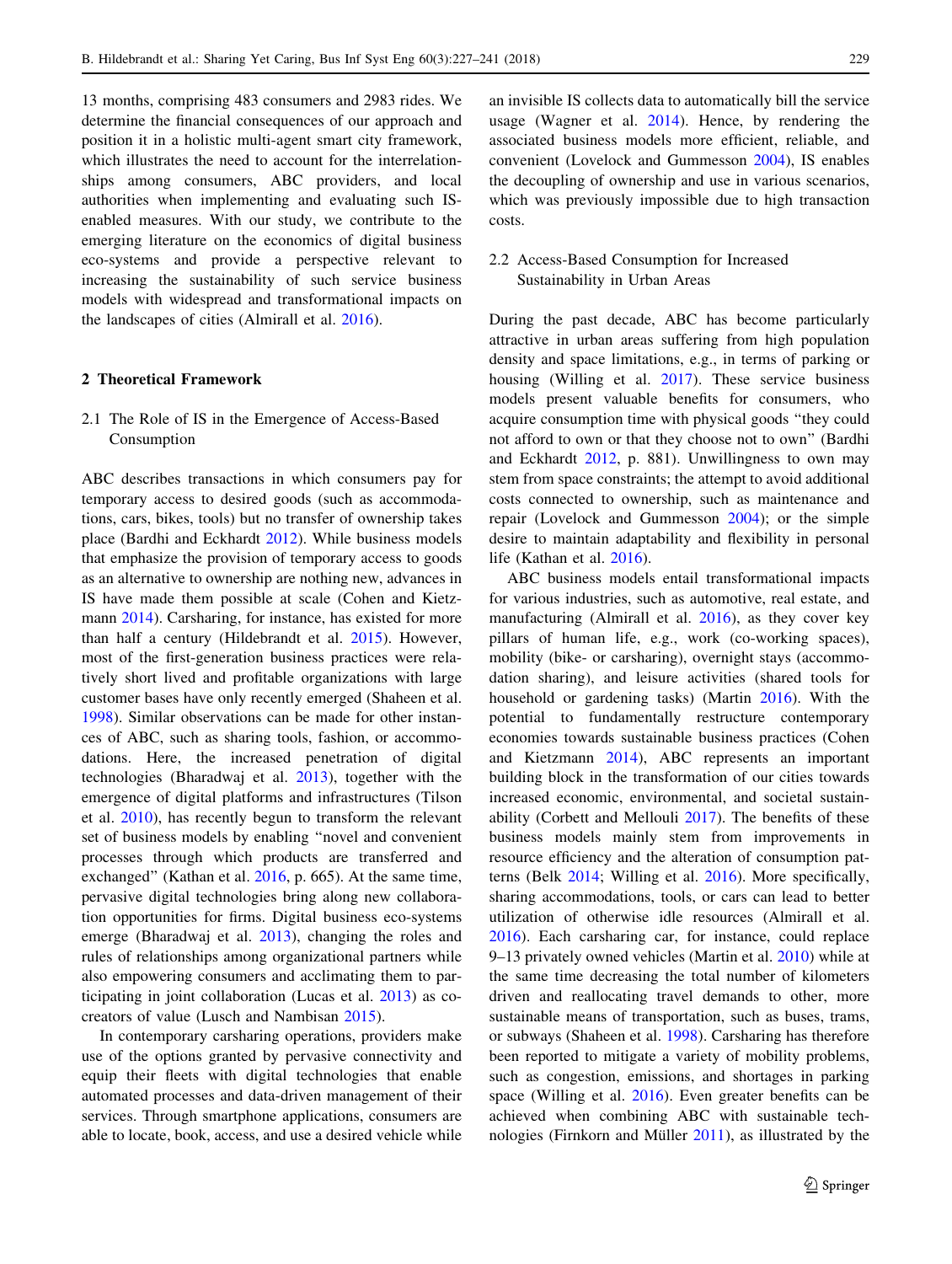popular example of car2go, a carsharing provider that operates electric vehicles in their fleet. However, prior research has also emphasized that ABC is not sustainable per se but rather is heavily dependent on consumer behavior (Leisman et al. 2013; Kathan et al. [2016](#page-14-0)).

# 2.3 Agency Conflicts in Access-Based Consumption

Although sharing business models are becoming increasingly relevant for the development of smart and sustainable cities, the heterogeneity of actors involved unleashes several conflicts that may compromise their positive outcomes (Cohen and Kietzmann [2014\)](#page-13-0). Agency theory (Eisenhardt [1989\)](#page-13-0) provides a valuable theoretical lens for better understanding the underlying problems. The perspective refers to transactional arrangements between self-interested actors that are shaped by information asymmetries and incongruent objectives (Pavlou et al. [2007](#page-14-0)). In the smart city context, Cohen and Kietzmann [\(2014](#page-13-0)) applied the theory to investigate conflicting goals in the relationship between local governments and shared mobility solution providers and called for more research to ''explore the various, and often contradictory roles the different agents and principals play in sharing economies'' (p. 293).

In this study, we apply agency theory to understand the relationship between providers of ABC (i.e., principals) and consumers (i.e., agents). We contend that by separating ownership from use, ABC business models are susceptible to several obstacles to the enduringly profitable large-scale provision of these services and the associated environmental and societal gains. Belk and Costa [\(1998](#page-13-0)) theorize on the correlation between ownership and self-expression: as consumers usually identify with their personal property, the preservation of their goods becomes natural to them. This attitude often changes when consumers do not own the goods they use (Bardhi and Eckhardt [2012\)](#page-13-0). In

Table 1 Agency perspective on carsharing

carsharing, consumers pay a service fee to access a vehicle, while the service provider owns the physical asset and is responsible for all associated activities (e.g., maintenance), risks (e.g., insurance), and costs (e.g., fuel). Table 1 explains the resulting agency conflicts in greater detail by applying the six characteristics by Pavlou et al. [\(2007](#page-14-0)) to a typical carsharing setting.

The absence of the principal at the time of use by the agent (see row 1 of Table 1) in carsharing and other instances of ABC leads to information asymmetries (see rows 4 and 6). At the same time, the goals of principals and agents do not align (see row 2): providers generally aim for profits whereas consumers seek to minimize costs and maximize joy. Hence, consumers might engage in reckless and wasteful driving (see row 3) when not bearing the consequences for such behavior (see row 5). Due to these circumstances, typical carsharing business models are particularly susceptible to moral hazard, as illustrated earlier with the example of carsharing user Chuck (Bardhi and Eckhardt [2012](#page-13-0)). However, the aforementioned problems – particularly concerning information asymmetries (row 4) but also regarding the divergence of interests (row 2) – indicate the potential of IS to mitigate potential negative consequences.

# 3 Towards IS-Enabled Value Co-Capturing with Consumers to Mitigate Moral Hazard in Access-Based Consumption

To be sustainably successful, ABC business models must consider conflicts resulting from principal–agent constellations. While monitoring and enforcement (see Table 1) become feasible in more contexts due to advances in digital technologies and infrastructures (Dyal-Chand [2015](#page-13-0)), their applicability in situations where consumers have a variety

| Principal-agent characteristics                                                                                          | Owner-consumer relationship in carsharing                                                                                                                                                   |
|--------------------------------------------------------------------------------------------------------------------------|---------------------------------------------------------------------------------------------------------------------------------------------------------------------------------------------|
| <i>Human action:</i> principal delegates decision power to an agent who                                                  | Provider (principal) delegates the temporary usage right to the consumer                                                                                                                    |
| acts on his behalf                                                                                                       | (agent) operating the vehicle                                                                                                                                                               |
| Divergence of interests: goals of principals and agents do not align                                                     | Providers aim for profits. Consumers want to satisfy their personal<br>mobility needs, i.e., getting from one place to another as conveniently,<br>enjoyably, cheaply, and fast as possible |
| <i>Potential for agent's gainful exchange: possibility for agents to gain</i><br>by shirking or acting opportunistically | Consumers might engage in reckless and wasteful driving                                                                                                                                     |
| Difficulty in monitoring and enforcing human action: principals                                                          | Providers cannot easily monitor their customers and force them to treat the                                                                                                                 |
| cannot easily monitor agents or enforce their expected actions                                                           | vehicle in a desired way                                                                                                                                                                    |
| Agents not bearing the consequences of their actions: agents act on                                                      | The provider pays for any increased costs for energy or vehicle                                                                                                                             |
| behalf of principals who own the assets managed                                                                          | maintenance resulting from reckless driving                                                                                                                                                 |
| <i>Temporal duration:</i> there is a time lag in which the agent's actions                                               | Increase in operating costs resulting from reckless driving is sometimes                                                                                                                    |
| can be manifested                                                                                                        | only apparent in retrospect, e.g., during maintenance                                                                                                                                       |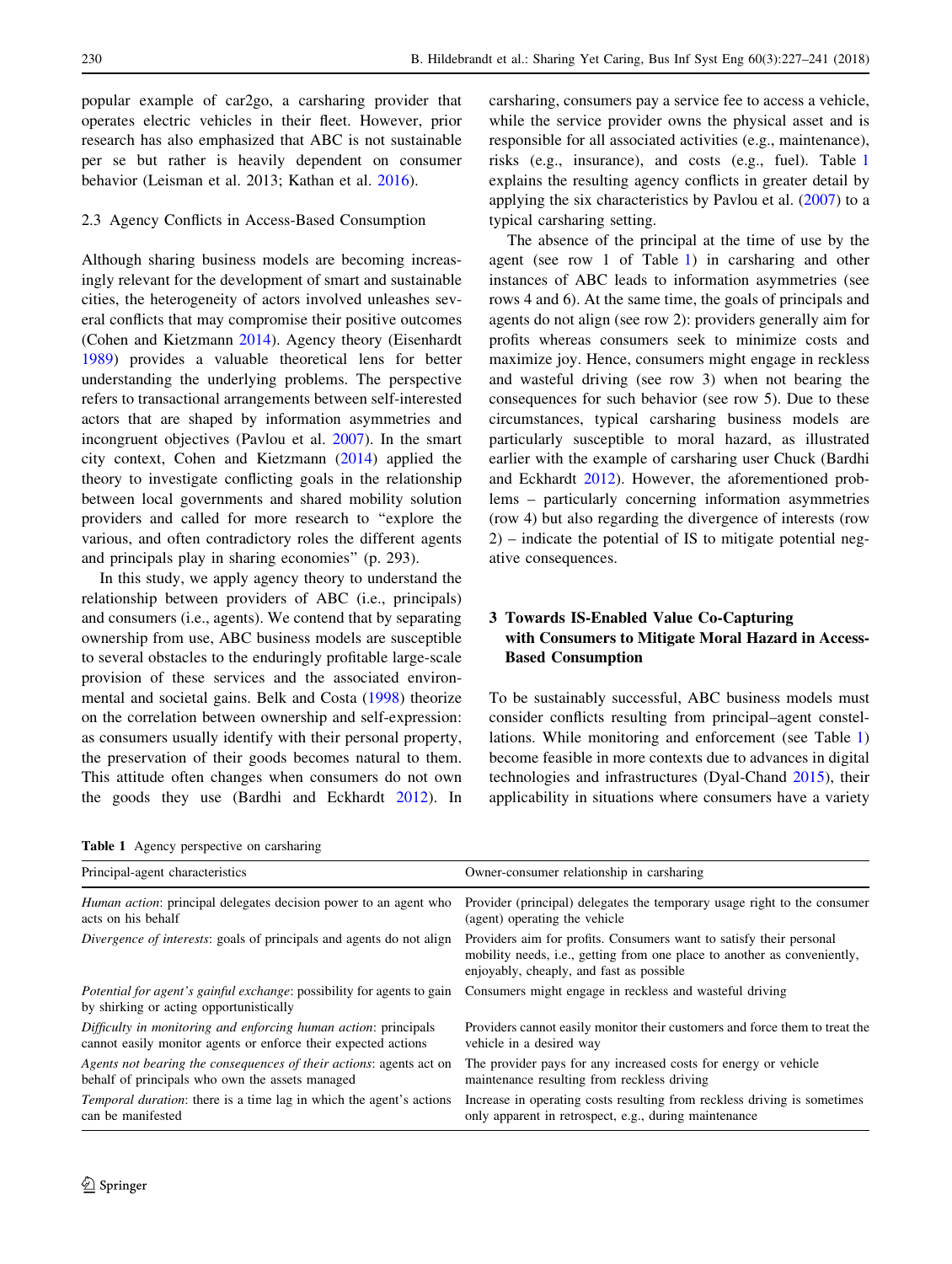of other options with less surveillance and fewer penalties (such as own car usage) must be questioned. A carsharing provider operating with tight digital monitoring and associated sentencing mechanisms might encounter resistance from consumers or a decline in customer growth. The behavioral impact of such measures is also unclear, given that ''behavioral psychology generally ascribes stronger effects to rewards than punishments'' (Schall and Mohnen [2015,](#page-14-0) p. 2628). Furthermore, although digitally enabled monitoring might help track usage behavior, thresholds regarding the sanctioning of behavior might be hard to define. Differentiating between individually induced driving patterns and the role of external influences is not trivial; the limited predictability of events beyond their control might deter consumers even more. Thus, psychological as well as practical factors constrain the possibility of mitigating moral hazard via only monitoring and enforcement.

In addition, various attempts have been made to assess the potential of IS with regard to a harmonization of interests (Schieg [2008\)](#page-14-0). For instance, Bui and Veit ([2015\)](#page-13-0) investigate the effects of gamification using a tree visualization that changes its appearance based on driving style to foster sustainable driving in carsharing services. Similarly, Tulusan et al. [\(2012](#page-14-0)) demonstrate that eco-feedback apps can reduce fuel consumption and  $CO<sub>2</sub>$  emissions in the case of corporate car drivers. In general, the positive effects of feedback systems have been highlighted in various contexts. For instance, Loock et al. [\(2013](#page-14-0)) draw on the case of electricity consumption in private households to reveal that web-based feedback systems stimulate energyefficient consumption behavior. Tiefenbeck et al. ([2016\)](#page-14-0) confirm these findings with regard to showering. While these approaches are based on intrinsic motivation, harmonization of interests can also be achieved by applying various forms of extrinsic motivation, such as incentive schemes (e.g., Sappington [1991](#page-14-0)). However, this perspective remains underresearched for the case of ABC, where the economic, environmental, and societal benefits depend largely on consumer behavior (Leisman et al. 2013; Kathan et al. [2016](#page-14-0)). For the case of large-scale carsharing operations, Firnkorn and Müller  $(2011)$  $(2011)$  conclude that it might be beneficial to implement mechanisms incentivizing efficient driving: ''Already today, insurances offer pricing schemes depending on the style of driving, and why should the efficient driving of car-sharing vehicles not be rewarded once technologically feasible?'' (p. 1527).

Therefore, in this study, we argue that the emerging possibilities of digital technologies allow not only for the provision of new co-created services that provide value-inuse (Lusch and Nambisan [2015](#page-14-0)) but also for mitigating their negative side effects. In line with this argumentation, prior research has reached a consensus on the notion that creation of value is not enough to explain the sustained success of a firm in modern economies (e.g., Veit et al. [2014](#page-14-0)). Instead, the perspective of firms capturing value from their business models must also be considered (Priem et al. [2013\)](#page-14-0). While prior studies have delineated the importance of IS in enabling value co-creation – i.e., collaborative activities of creating value-in-use for the customer in a particular context (Lusch and Nambisan [2015](#page-14-0)), including the mobility domain (Teubner and Flath  $2015$ ) – knowledge of its ability to facilitate value co-capture is scarce. Recent research has described emerging methods of IS-enabled value capturing, such as sharing profits with network partners (e.g., Bharadwaj et al. [2013](#page-13-0)). However, these examples do not account for the role of consumers and their participation in value creation and capture and ''it is doubtful that traditional models and theories developed in a working environment can be applied unchanged to the private usage context'' (Hess et al. [2014,](#page-13-0) p. 250). With our study, we aim to address this gap. We contend that creating target congruity (Schieg [2008\)](#page-14-0) between principal and agent via IS-enabled value co-capturing with consumers can mitigate moral hazard in ABC, thus generating additional value for all parties involved.

### 4 Methodology

#### 4.1 Research Design and Data Collection

We collaborated with a medium-sized carsharing operator in Germany, allowing us to examine our research question under realistic conditions. We modified the existing business model and implemented an IS-enabled value co-capturing mechanism aiming to motivate consumers to reduce reckless and wasteful driving. To operationalize value cocapturing with consumers, we employed a bonus scheme that let consumers participate economically in decreasing operating costs captured from their changed behavior. As we needed usage-related metrics to measure driving behavior, we adjusted the software of the existing data loggers in eight electric vehicles used as test vehicles. In addition to the data necessary for regular carsharing operation, we extended the monitoring functions of the invehicle data loggers to collect one data record per second, precisely monitoring driving behavior. The information was transferred to a back-end server in regular intervals via mobile communication networks. For our bonus scheme, we decided to capture drivers' celeration (i.e., acceleration and deceleration) behavior during a trip (af Wåhlberg [2006](#page-13-0)), as evaluating driving behavior in terms of acceleration and deceleration is quite a common approach in empirical research (e.g., af Wåhlberg [2007;](#page-13-0) Bui and Veit 2014; Schall et al. [2016](#page-14-0)).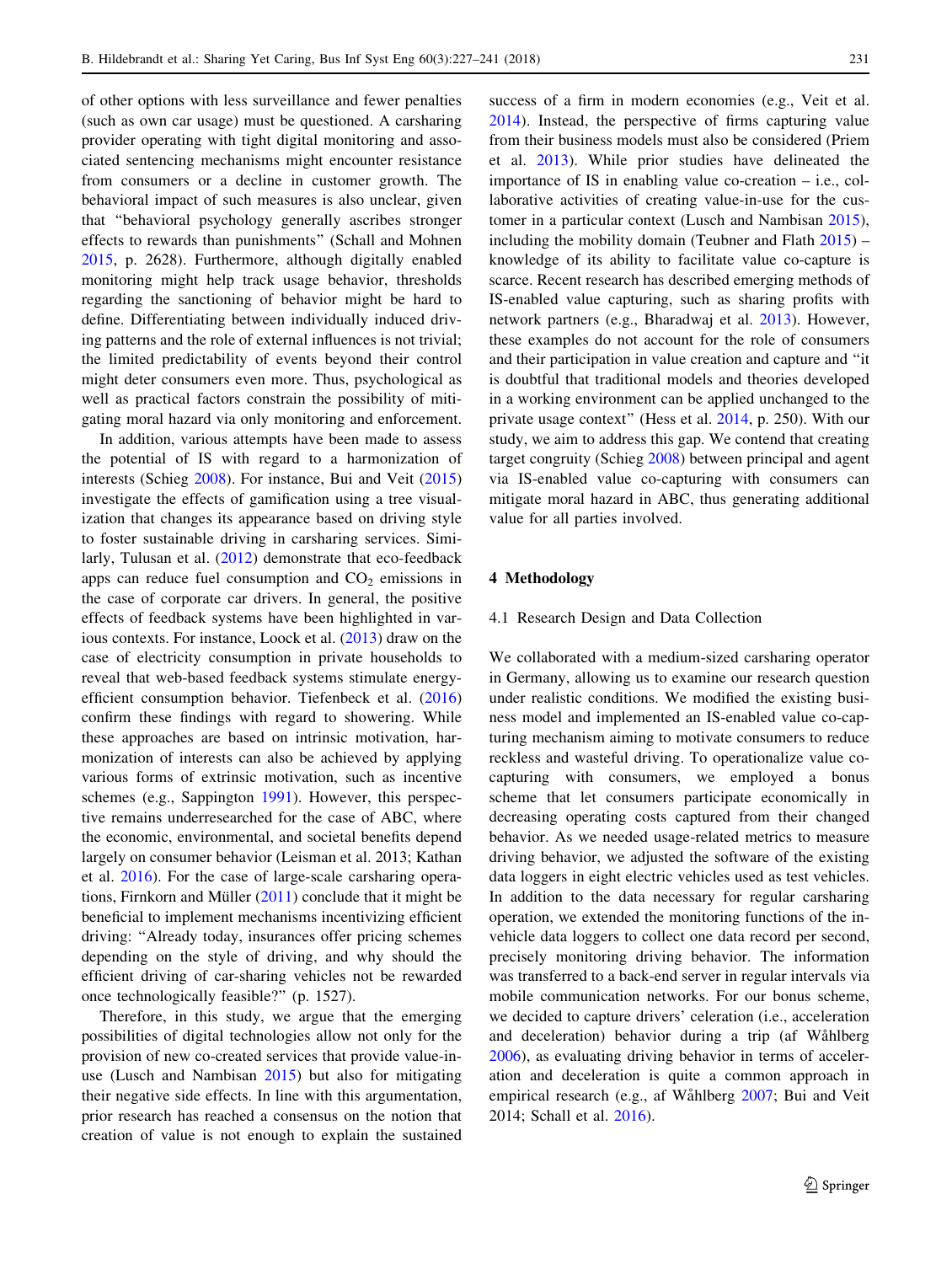

Fig. 1 Research model

To inform the carsharing customers about the bonus scheme valid for the operator's electric vehicles, we sent two newsletters (two weeks before and right before initiating the mechanism) using the provider's mailing list. Thus, there were no restrictions concerning the participation of customers. The newsletter informed them that they would receive a bonus when driving cautiously and farsightedly. However, they did not receive any information on the type and amount of this bonus beforehand. During the treatment month (with the applied bonus scheme), celeration profiles were recorded for each booking and evaluated in light of a reference value calculated from the data records of the pre-treatment period. Subsequently, all participating customers received an invoice including information about their trips during the treatment period. A celeration score was displayed for each trip. If their score was better than the reference value, a positive premium was declared in green, otherwise a negative one in red. At the end, all premiums were summed up for each customer. If the resulting value was positive, a bonus was added to their normal bill. Figure 1 illustrates our research design.

Because the notification about the application of the treatment might have biased driving behavior, we excluded the respective month from our sample. Thus, our quasiexperimental time-series design (Campell and Stanley [1963\)](#page-13-0) comprises a series of observations over a period of 13 months (395 days) comprising 2983 bookings and 39,332,432 vehicle records. This allowed us to study actual decision processes in real-life conditions, yielding a higher external validity than a laboratory experiment with a strong controlled environment (Harrison and List [2004\)](#page-13-0). Moreover, applying a time-series design offers essential advantages with respect to internal validity as the pretest observations allowed us to analyze whether any trends existed in our data prior to treatment (Campell and Stanley [1963\)](#page-13-0). By doing so, we were able to study other effects that may alter driving behavior, such as seasonality and local traffic patterns, which helped us to select reasonable control variables for our regression analysis.

#### 4.2 Variables

#### 4.2.1 Dependent Variable: Celeration

To investigate the implementation of IS-enabled value cocapture as instantiated in the bonus scheme, we measured customers' celeration behavior as stated above. We opted for the celeration profile for several reasons. First, this measure has been reported to be stable over time (af Wåhlberg [2003\)](#page-13-0). Second, although previous studies have measured the impact of different driving styles on fuel consumption (e.g., Schall et al. [2016](#page-14-0)), the latter is rather an outcome of driver behavior and would be inappropriate in our setting, as several confounding variables, such as seasonality, could strongly influence the energy consumption of the electric vehicles. Moreover, prior research has found that customers' celeration behavior is associated with a variety of effects, such as traffic flow consistency, energy consumption,  $CO<sub>2</sub>$  emissions, risk of accidents, and wear and tear of tires, brakes, etc. (e.g., Siero et al. [1989](#page-14-0); af Wåhlberg [2007;](#page-13-0) Schall et al. [2016](#page-14-0)). Hence, in light of the key challenges of contemporary cities, the celeration profile seems to be an appropriate indicator for the sustainability of carsharing usage.

The in-vehicle data loggers collected one data record per second, precisely monitoring customers' celeration behavior. Assessing values on both sides of zero allowed us to capture both harsh acceleration (affecting, e.g., the vehicle's consumption), as well as strong and abrupt braking maneuvers (leading to increased wear and tear of tires, brakes, etc.). Figure [2](#page-6-0) illustrates the acceleration and deceleration behavior of a sample trip. Following af Wåhlberg  $(2006)$  $(2006)$ , we calculated celeration as the mean of all absolute acceleration and deceleration values during a trip.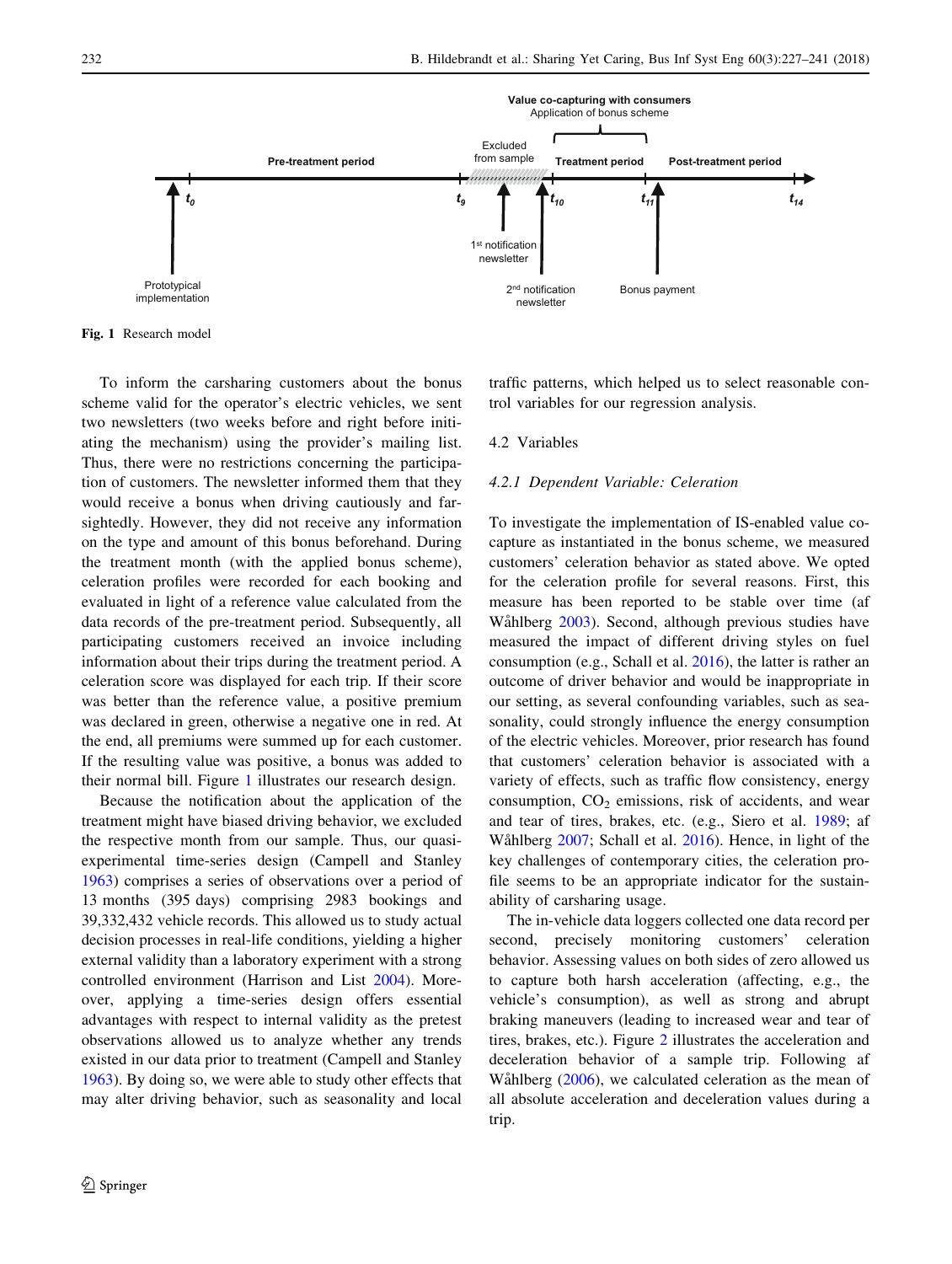<span id="page-6-0"></span>

Fig. 2 Example illustration of a celeration profile

#### 4.2.2 Independent Variable: Bonus Scheme

To measure whether reckless and wasteful driving was mitigated by monitoring usage and allowing carsharing customers to participate in decreasing operating costs captured from their adapted behavior, we created a dummy variable indicating whether the booking lies within the timeframe of our treatment period.

## 4.2.3 Control Variables

We included a broad set of control variables commonly applied in empirical studies on driving behavior that might impact celeration behavior (e.g., af Wåhlberg [2007](#page-13-0); Schall et al. [2016\)](#page-14-0). Specifically, we included driver, trip, weather, and traffic controls. Regarding the driver's characteristics, we included a control for the familiarity of carsharing customers with electric vehicles, incorporating experience measured as the number of monthly electric vehicle trips prior to the one considered. Moreover, we included a dummy control for gender (female). In addition, we extracted trip-specific information from the in-vehicle data loggers. To account for different driving experiences in terms of congestion and operating mode, i.e., city, interurban, or highway, we included controls for distance and average speed. Trip distance is calculated as the natural logarithm of kilometers driven. As previous research on electric vehicles has highlighted the significance of range anxiety for their use (e.g., Willing et al. [2016\)](#page-14-0), we integrated a control variable for the battery's state of charge (SOC) at the beginning of each tour. Moreover, we used data provided by a local meteorological station to include controls for weather conditions: a dummy variable for snow and continuous variables for temperature, rainfall, and wind. We further accounted for systematic changes of traffic conditions, e.g., due to school and commuter traffic or vacations, by incorporating dummy controls for holiday periods and weekends. Moreover, to account for local traffic patterns, traffic periods were extracted from the local transportation plan, which are shaped by factors such as travel demand, opening hours, and work shifts of large employers. We then introduced a dummy for periods of low traffic intensity.

#### 4.3 Analysis Method

We employed multivariate OLS regression to analyze whether the treatment affected the celeration profile of a trip. To ensure that any observed changes in celeration behavior were indeed prompted by the introduction of the bonus system, we had to address several empirical challenges. First, despite including several control variables, our estimations could be affected by significant differences between the treatment and non-treatment groups. To account for this, we used propensity score matching (PSM) to pair the trips in our treatment period with a control group of trips that is similar regarding driver, trip, weather, and traffic conditions. PSM is often used to alleviate potential biases arising from dissimilarities between treatment and non-treatment groups (e.g., Shipman et al. [2017](#page-14-0)). A probit regression was used to estimate the probability (i.e., the propensity score) of a trip being conducted in our treatment period based on our controls. Then, each trip within our treatment period was matched to a trip from the nontreatment period with the closest propensity score. To reduce the likelihood of poor matches, we did not allow the distance between the propensity scores (i.e., caliper) of the matches to exceed 1% (e.g., Hong et al. [2016;](#page-14-0) Shipman et al. [2017\)](#page-14-0). As a result, we received a matched sample consisting of trips within our treatment period and a control group of trips that were conducted under similar conditions in the non-treatment period. Second, celeration behavior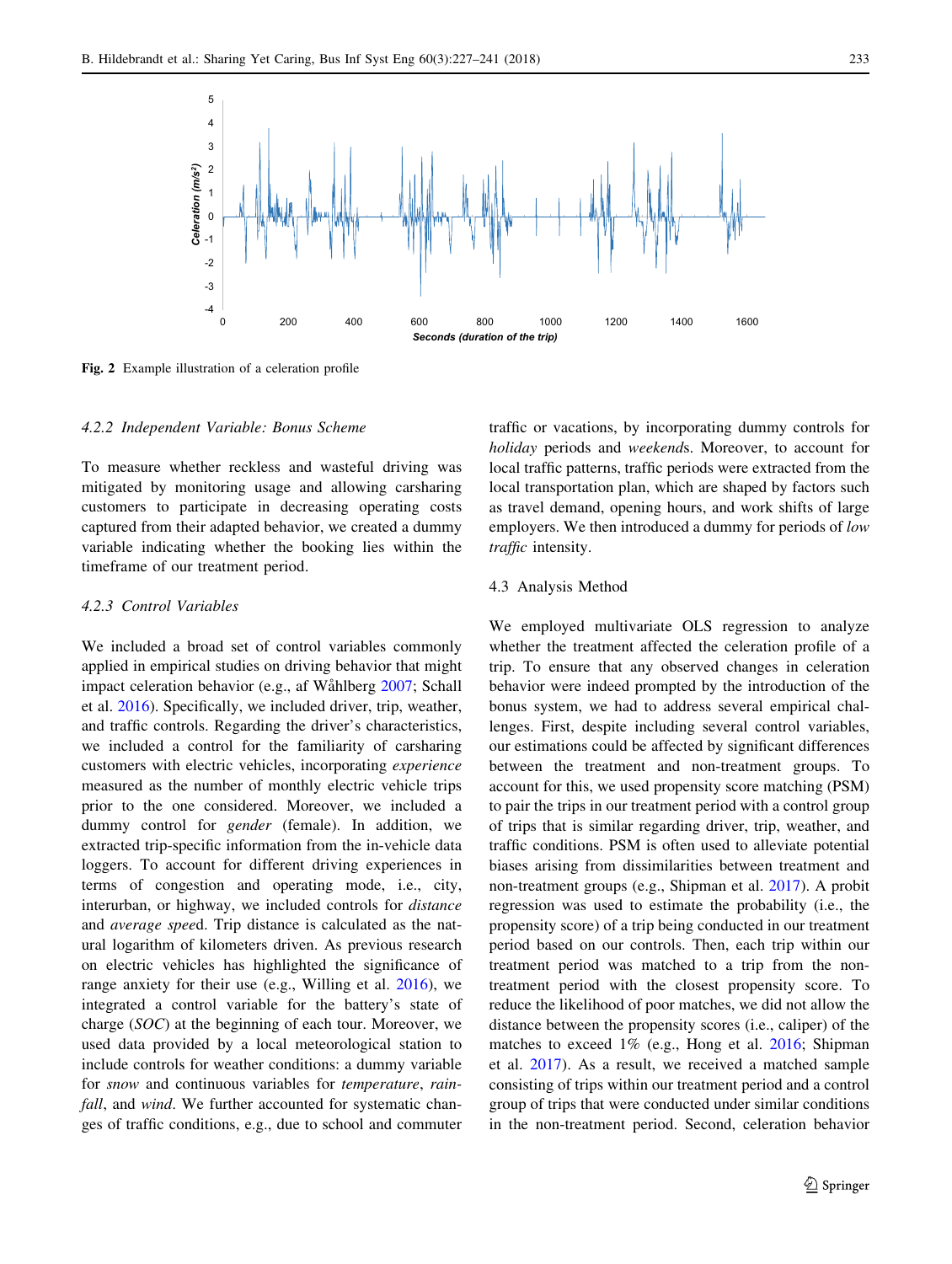could also be influenced by driver-specific factors that are undetectable from an outside perspective. For example, some individuals may have a more aggressive driving style than others. To account for such driver-specific behavior, we further employed driver fixed effects regressions controlling for non-observable factors on an individual level. Fixed effects regressions are a common approach in empirical studies to address endogeneity issues arising from unobserved heterogeneity (e.g., Antonakis et al. [2010;](#page-13-0) Schall et al. [2016](#page-14-0)). Specifically, a fixed effect regression assigns an individual effect to each cross section (i.e., a specific driver) to control for unobservable factors, leaving only time-variant effects within a driver's celeration behavior to be estimated. This means that the driver fixed effects regression estimates change in the celeration behavior of a driver when the bonus scheme is introduced. Specifically, we used the following multivariate OLS regression model:

$$
\text{Celeration}_{j,t} = \alpha + \beta \left( \text{treatment} \right)_{j,t} + \gamma \left( \text{controls} \right)_{j,t} + \text{driver}_j + \mu_{j,t}.
$$

Besides our dependent, independent, and control variables, the remaining model items are the intercept  $(\alpha)$ , the driver fixed effects  $(driver<sub>i</sub>)$ , and the standard error term  $(\mu_{i,t})$ . Finally, we used Hubert–White robust standard errors and clustered them at the driver level to estimate our upcoming results.

# 5 Results

## 5.1 Descriptive Statistics

Our total sample consists of 2,983 trips, with 340 conducted in the treatment period and 2,643 in the non-treatment period. In contrast, the matched sample consisted of 566 trips equally distributed in the treatment and nontreatment periods. Table 2 displays the mean values and standard deviation for all regression variables of both samples. Moreover, we compared the differences between the means of the treatment period (with the applied bonus scheme) and the non-treatment period in Table 2. The results of this univariate comparison indicate a significant difference in the average celeration during the treatment and non-treatment periods for both the entire sample and the matched sample. The comparison also reveals several other significant differences in the controls between the trips in the treatment and non-treatment periods for the entire sample. However, no significant differences between the treatment and non-treatment periods of the matched sample were found. Hence, this univariate test provides initial indications that average celeration was lower in our treatment period. In addition to that, we checked the correlations between our regression variables. As some correlations between our control variables were relatively high, we computed variance inflation factors (VIFs) along the regressions. However, maximum VIFs were far below critical thresholds, indicating that our analysis was not constrained by multicollinearity.

Table 2 Descriptive statistics

| Variables       | Entire sample |           | Treatment period | Non-treatment period |            | Matched sample |           | Treatment period | Non-treatment period |            |
|-----------------|---------------|-----------|------------------|----------------------|------------|----------------|-----------|------------------|----------------------|------------|
|                 | Mean          | <b>SD</b> | Mean             | Mean                 | Diff.      | Mean           | <b>SD</b> | Mean             | Mean                 | Diff.      |
| Celeration      | 0.55          | 0.13      | 0.52             | 0.56                 | $-0.04***$ | 0.53           | 0.13      | 0.52             | 0.55                 | $-0.03***$ |
| Bonus scheme    | 0.11          | 0.32      | 1.00             | 0.00                 |            | 0.50           | 0.50      | 1.00             | 0.00                 |            |
| Gender (female) | 0.27          | 0.44      | 0.34             | 0.26                 | $0.08***$  | 0.36           | 0.44      | 0.34             | 0.37                 | $-0.03$    |
| Experience      | 2.54          | 2.77      | 3.34             | 2.43                 | $0.91***$  | 3.38           | 4.16      | 3.49             | 3.27                 | 0.22       |
| Average speed   | 29.28         | 8.60      | 29.48            | 29.26                | 0.22       | 29.07          | 8.35      | 29.13            | 29.00                | 0.13       |
| <b>SOC</b>      | 67.63         | 22.23     | 69.56            | 67.39                | $2.18*$    | 70.21          | 20.97     | 70.30            | 70.13                | 0.18       |
| (ln) distance   | 2.29          | 0.81      | 2.25             | 2.29                 | $-0.04$    | 2.23           | 0.82      | 2.23             | 2.23                 | 0.00       |
| Low traffic     | 0.29          | 0.45      | 0.29             | 0.28                 | 0.00       | 0.25           | 0.44      | 0.26             | 0.25                 | 0.01       |
| Holiday         | 0.14          | 0.35      | 0.25             | 0.13                 | $0.12***$  | 0.29           | 0.46      | 0.29             | 0.30                 | $-0.01$    |
| Weekend         | 0.26          | 0.44      | 0.24             | 0.26                 | $-0.03$    | 0.19           | 0.39      | 0.19             | 0.19                 | 0.00       |
| Rain            | 2.09          | 4.67      | 4.72             | 1.75                 | $2.96***$  | 3.07           | 6.16      | 2.84             | 3.29                 | $-0.46$    |
| Snow            | 0.07          | 0.26      | 0.00             | 0.08                 | $-0.08***$ | 0.00           | 0.00      | 0.00             | 0.00                 |            |
| Temperature     | 14.07         | 8.55      | 25.30            | 12.63                | $12.67***$ | 23.77          | 5.00      | 23.92            | 23.62                | 0.31       |
| Wind            | 35.49         | 16.84     | 41.36            | 34.73                | $6.63***$  | 38.78          | 17.78     | 37.59            | 39.97                | $-2.38$    |
| N               | 2983          | 2983      | 340              | 2643                 |            | 566            | 566       | 283              | 283                  |            |

\*\*\*, \*\*, and \* indicate significance at the 1, 5, and 10% levels (two-tailed), respectively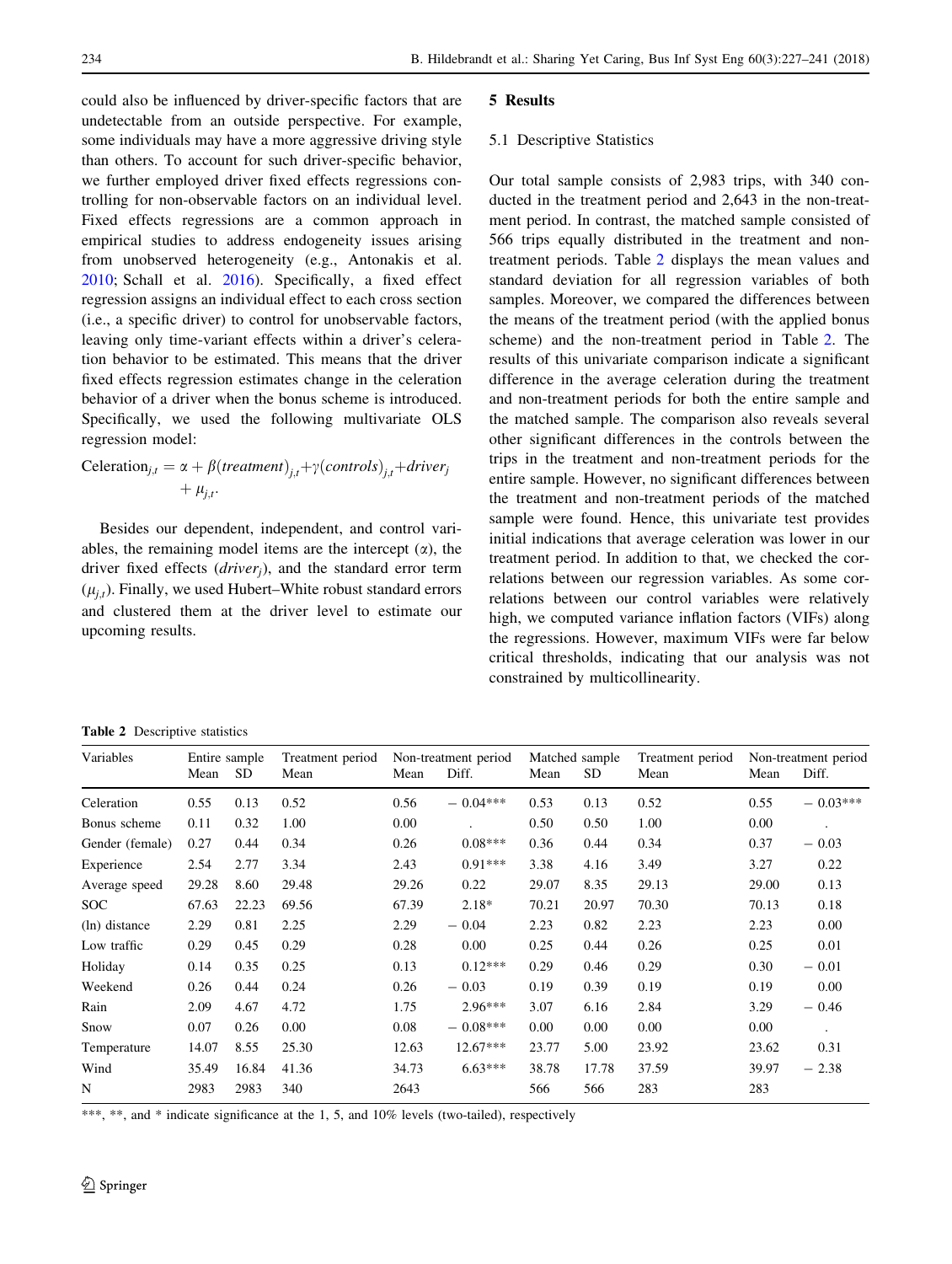#### <span id="page-8-0"></span>5.2 Regression Results

Table 3 depicts the results of our regression models. In all models, we ran OLS regressions with celeration as the dependent variable and bonus scheme as the independent variable while controlling for various confounding effects. We assigned Models 1 and 2 to the entire sample and Models 3 and 4 to the matched sample. Moreover, we included driver fixed effects in Models 2 and 4, whereas Models 1 and 3 were estimated without driver fixed effects.

Thus, Models 1 and 3 indicate the cross-sectional differences of celeration behavior between the treatment and non-treatment periods, whereas Models 2 and 4 estimate the individual change in driver behavior caused by the bonus scheme treatment.

The results of Model 1 display a negative and statically significant coefficient ( $p < 0.01$ ), indicating that celeration was lower in our treatment period while controlling for various confounding effects. Similarly, we find a negative and statically significant coefficient  $(p < 0.01)$  when we

#### Table 3 Regression results

| Sample<br>Method<br>Dependent variable | Model 1<br>Entire sample<br><b>OLS</b><br>celeration | Model 2<br>Entire sample<br><b>OLS</b><br>celeration | Model 3<br>Matched sample<br><b>OLS</b><br>celeration | Model 4<br>Matched sample<br><b>OLS</b><br>celeration |
|----------------------------------------|------------------------------------------------------|------------------------------------------------------|-------------------------------------------------------|-------------------------------------------------------|
| Independent variable                   |                                                      |                                                      |                                                       |                                                       |
| Bonus scheme                           | $-$ 0.0387***                                        | $-$ 0.0258***                                        | $-$ 0.0279***                                         | $-0.0198**$                                           |
|                                        | (0.000)                                              | (0.000)                                              | (0.006)                                               | (0.049)                                               |
| Controls                               |                                                      |                                                      |                                                       |                                                       |
| Gender (female)                        | $-0.0303*$                                           |                                                      | $-0.0209$                                             |                                                       |
|                                        | (0.083)                                              |                                                      | (0.216)                                               |                                                       |
| Experience                             | 0.0011                                               | $0.0021**$                                           | $-0.0014$                                             | $0.0021**$                                            |
|                                        | (0.690)                                              | (0.011)                                              | (0.286)                                               | (0.026)                                               |
| Average speed                          | 0.0012                                               | $-0.0002$                                            | 0.0001                                                | $-0.0002$                                             |
|                                        | (0.210)                                              | (0.497)                                              | (0.922)                                               | (0.837)                                               |
| <b>SOC</b>                             | 0.000                                                | 0.000                                                | 0.000                                                 | 0.000                                                 |
|                                        | (0.874)                                              | (0.568)                                              | (0.686)                                               | (0.326)                                               |
| (ln) distance                          | $-0.0627***$                                         | $-0.0439***$                                         | $-0.0472***$                                          | $-0.0419***$                                          |
|                                        | (0.000)                                              | (0.000)                                              | (0.000)                                               | (0.000)                                               |
| Low traffic                            | $-0.0336**$                                          | $-0.0215***$                                         | $-0.0400**$                                           | $-0.0337*$                                            |
|                                        | (0.013)                                              | (0.000)                                              | (0.021)                                               | (0.079)                                               |
| Holiday                                | $-0.0189*$                                           | $-0.0171***$                                         | $-0.002$                                              | $-0.0063$                                             |
|                                        | (0.075)                                              | (0.003)                                              | (0.850)                                               | (0.595)                                               |
| Weekend                                | $-0.0031$                                            | $-0.0074$                                            | 0.0038                                                | $-0.0174$                                             |
|                                        | (0.736)                                              | (0.120)                                              | (0.767)                                               | (0.352)                                               |
| Rain                                   | 0.0001                                               | $-0.0006$                                            | $0.0016*$                                             | 0.0006                                                |
|                                        | (0.791)                                              | (0.199)                                              | (0.058)                                               | (0.466)                                               |
| Snow                                   | $-0.0249***$                                         | $-0.0151**$                                          |                                                       |                                                       |
|                                        | (0.003)                                              | (0.025)                                              |                                                       |                                                       |
| Temperature                            | $-0.0002$                                            | $-0.0002$                                            | $-0.0031***$                                          | $-0.0018$                                             |
|                                        | (0.641)                                              | (0.541)                                              | (0.002)                                               | (0.155)                                               |
| Wind                                   | $-0.0001$                                            | 0.0001                                               | $-0.0006*$                                            | $-0.0001$                                             |
|                                        | (0.532)                                              | (0.604)                                              | (0.063)                                               | (0.827)                                               |
| Constant                               | $0.6902***$                                          | $0.6657***$                                          | $0.7585***$                                           | $0.6737***$                                           |
|                                        | (0.000)                                              | (0.000)                                              | (0.000)                                               | (0.000)                                               |
| Driver fixed effects                   | No                                                   | Yes                                                  | No                                                    | Yes                                                   |
| N                                      | 2983                                                 | 2983                                                 | 566                                                   | 566                                                   |
| Adjusted $R^2$                         | 0.153                                                | 0.589                                                | 0.144                                                 | 0.577                                                 |
|                                        |                                                      |                                                      |                                                       |                                                       |

\*\*\*, \*\*, and \* indicate significance at the 1, 5, and 10% levels (two-tailed), respectively. Standard errors are heteroscedasticity consistent and clustered at the driver level. P values are reported in parentheses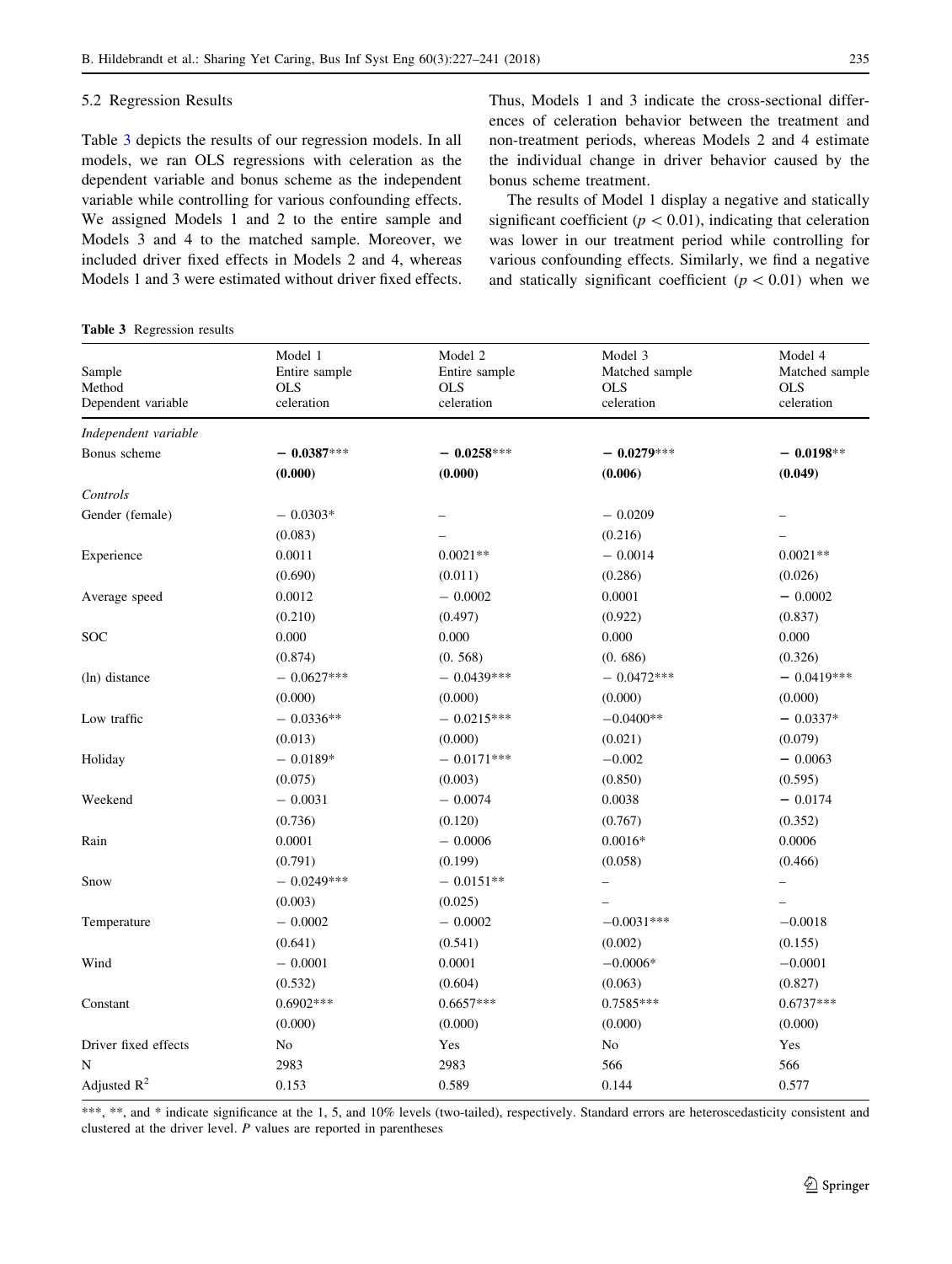include driver fixed effects in Model 2. Model 2 suggests that the individual celeration of a driver decreases during the treatment period. Specifically, drivers reduced their celeration behavior by 4.6% according to Model 2 (7.0% according to Model 1). The estimations on the matched sample further document that celeration is decreased by the introduction of our bonus scheme when compared to trips under similar conditions in the non-treatment period. Model 3 shows a negative and statically significant coefficient ( $p < 0.01$ ), suggesting that celeration was 5.1% lower during trips in our treatment period. Moreover, we again find a negative and significant effect ( $p < 0.05$ ) when we include driver fixed effects in Model 4, suggesting that drivers reduced their celeration profile by 3.6%. In conclusion, this consistent empirical picture among all regression models indicates that value co-capturing with consumers through bonus scheme mechanisms can mitigate reckless and wasteful driving.

## 6 Discussion of Empirical Findings

Our study sought to provide answers to the research question of how IS-enabled value co-capturing with consumers influences ABC in the case of carsharing. The empirical findings indicate that such an approach can foster sustainable consumer behavior. While it is difficult to assess the entirety of economic effects, our example business case analysis reveals that the potential savings are significant (see Appendix. for detailed description and calculation). Contingent on case-specific assumptions, a reduction in celeration behavior of 5.1% (the mean of all models included in Table [3](#page-8-0)) can yield annual savings between  $\epsilon$ 2,404 and  $\epsilon$ 5,855 (dependent on annual mileage). These findings indicate that tracking usage behavior and letting consumers participate economically when acting favorably can be worthwhile for ABC providers in various instances where economics depend on usage behavior (e.g., accommodation sharing, co-working spaces, collaborative tool or household device use). However, it is important to note whether consumer acceptance for these measures is potentially given in the specific context. Prior studies (e.g., Hildebrandt et al. [2015\)](#page-14-0) have shown that this seems to be the case in carsharing, indicating the practicability of our approach. Furthermore, it must be mentioned that we selected one particular configuration for our experimental setting, though a range of options for business model design exists. Accordingly, despite the positive outcomes of our empirical approach, the payoff for a particular provider can be further improved and stabilized for ongoing viability through context-dependent selection of specific measures for practical implementation. We will elaborate upon two important aspects in the following.

First, regarding the design of specific value co-capturing mechanisms, the amount and distribution of the bonus payment can be varied. In our case we allowed all customers to participate directly in the savings captured from their individual behaviors. While this approach provides a transparent and simple mechanism, the possibility of low bonus payments for individuals can endanger ongoing consumer participation. An alternative way would be to redistribute the savings on a competitive basis via high scores or performance dashboards. Such ''[t]ournaments can level the playing field for the agents'' (Sappington [1991](#page-14-0), p. 54), thus motivating consumers to outperform other community members. While requiring more coordination, these game elements enhance an individual's chances of achieving higher premiums, which may increase their long-term motivation and overall participation (Blohm and Leimeister [2013](#page-13-0)). Such an approach could thus further increase possible savings. However, if a provider wants to limit uncertainties and risks, it would also be possible to define a fixed amount in advance and reward it to those with the best performances. Note that either way, the logic of value co-capture entails that only savings realized through adapted consumer behavior may serve as the basis for bonus payments or other incentive types that are distributed among consumers. Another design option is related to the method of informing consumers about the evaluation of their behavior. In our case, we used the preexisting structure of the monthly invoice to give feedback to the consumers. An alternative, more costly way would be to install mobile devices in the cars and provide realtime feedback (Tulusan et al. [2012\)](#page-14-0), which would encourage consumers to adjust their driving style more immediately. Ultimately, the specific configuration of value co-capture chosen should be adapted to concrete contextual circumstances and the available budget. Providers can then integrate valuable knowledge gathered in prior studies, e.g., in the areas of gamification (e.g., Bui and Veit [2015\)](#page-13-0) or feedback systems (e.g., Loock et al. [2013](#page-14-0); Tiefenbeck et al. [2016](#page-14-0)).

Second, when reflecting on value co-capturing with consumers in the context of smart and sustainable cities, providers should also be aware of the valuable side effects that their interventions may generate for the community, such as a reduction in pollution, congestion, and noise. This aspect creates windows of opportunity regarding the partner network of the provider's business model. One option for providers could be to find partners following a green strategy that might sponsor sustainable driving or issue non-monetary incentives, such as vouchers. This way, providers could increase bonus payments without investing themselves. A second option would be to partner with public authorities. The positive side effects represent fundamental benefits from a community perspective, given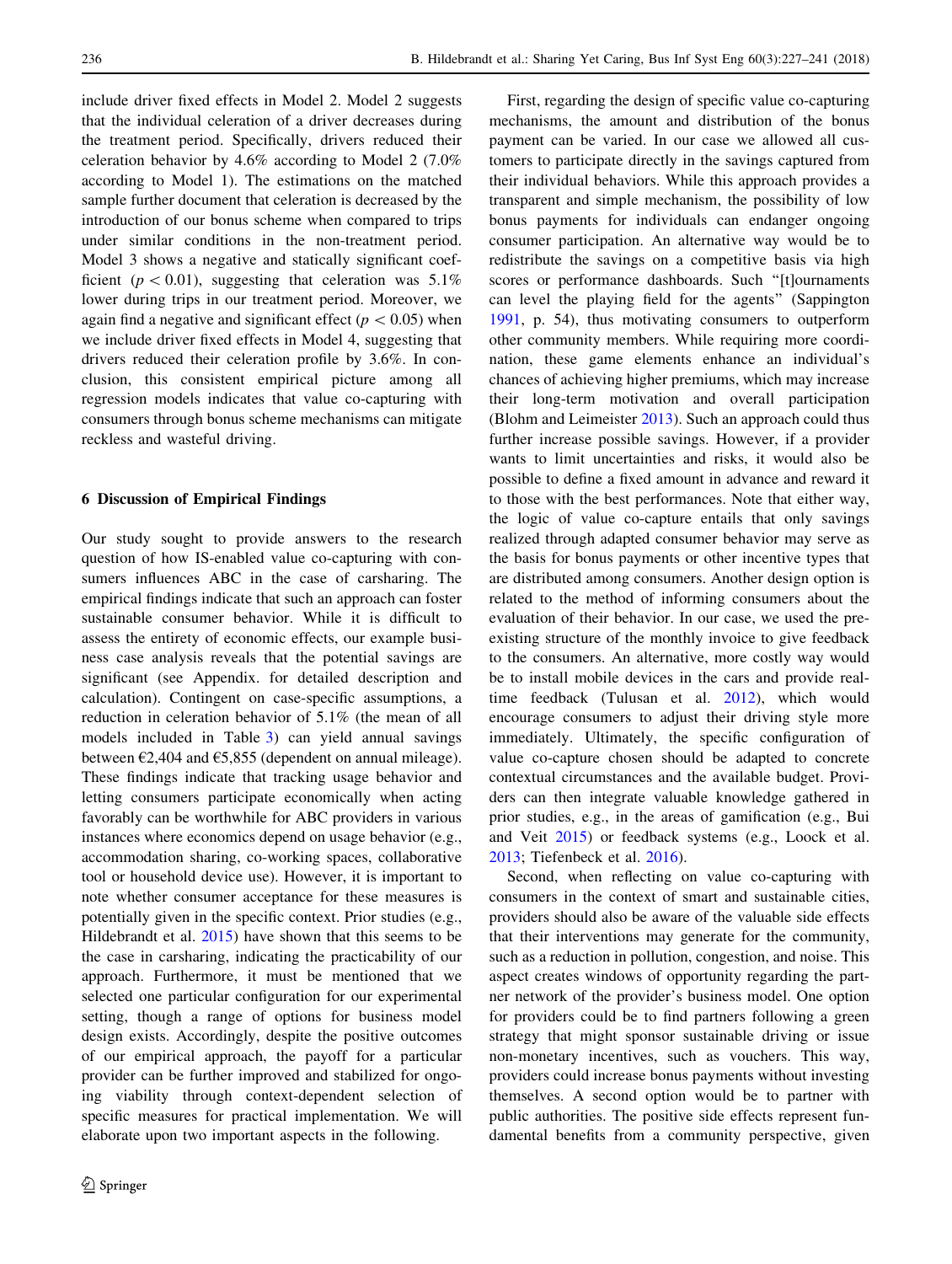their targets of fostering a healthy and safe environment for its members (Corbett and Mellouli [2017](#page-13-0)). Therefore, as described by Cohen and Kietzmann ([2014\)](#page-13-0), local authorities, confronted with a variety of providers and without direct control and insight, might seek to foster such forms of sustainable business practice by granting subsidies, promotions, or other forms of support to providers incentivizing sustainable behavioral patterns. From a provider's perspective, this strategic support could enhance the overall benefit of employing measures of value co-capturing with consumers.

Summing up, providers implementing our approach in business practice might include different forms of awarding and distributing bonus payments, providing feedback, or monetary or non-monetary support from partners. These aspects can further increase the payoff as well as foster longterm sustainability. In the context of smart and sustainable cities, abstracting these thoughts on a holistic level shows that the scope must be extended beyond the consumer–provider dyad due to the potential externalities of consumption behavior involved (Firnkorn and Müller [2011\)](#page-13-0). Individual, firm, and community perspectives, along with their idiosyncratic target system and agency, must be considered to understand the overall effects of such innovative measures. Not only are there positive effects emerging in consumer– provider relations, i.e., operational savings and rewards, but reduced celeration behavior also has an impact on a variety of aspects relevant to the landscape of modern cities, such as traffic flow consistency,  $CO<sub>2</sub>$  emissions, and noise (e.g., af Wåhlberg [2007;](#page-13-0) Kesting et al. [2008](#page-14-0); Schall et al. [2016\)](#page-14-0). Such measures can be seen as a form of public–private value cocapturing. From the perspective of local authorities, these ''economic and noneconomic incentives to private operators may reduce agency conflicts and, as a result, improve overall system performance'' (Cohen and Kietzmann [2014](#page-13-0), p. 293). While Cohen and Kietzmann [\(2014\)](#page-13-0) focus on the important aspect of ensuring sustainability by creating target congruity in inter-organizational relationships, such as public–private collaborations (i.e., local authorities and private solution providers), our study focuses on the consumer–provider dyad. Inspired by Lepak et al.'s [\(2007\)](#page-14-0) multi-level view on value creation and capture, we synthesize the aforementioned thoughtsin a multi-agent framework for smart city eco-system relationships in Fig. 3.



Fig. 3 Multi-agent smart city framework exemplified for the mobility domain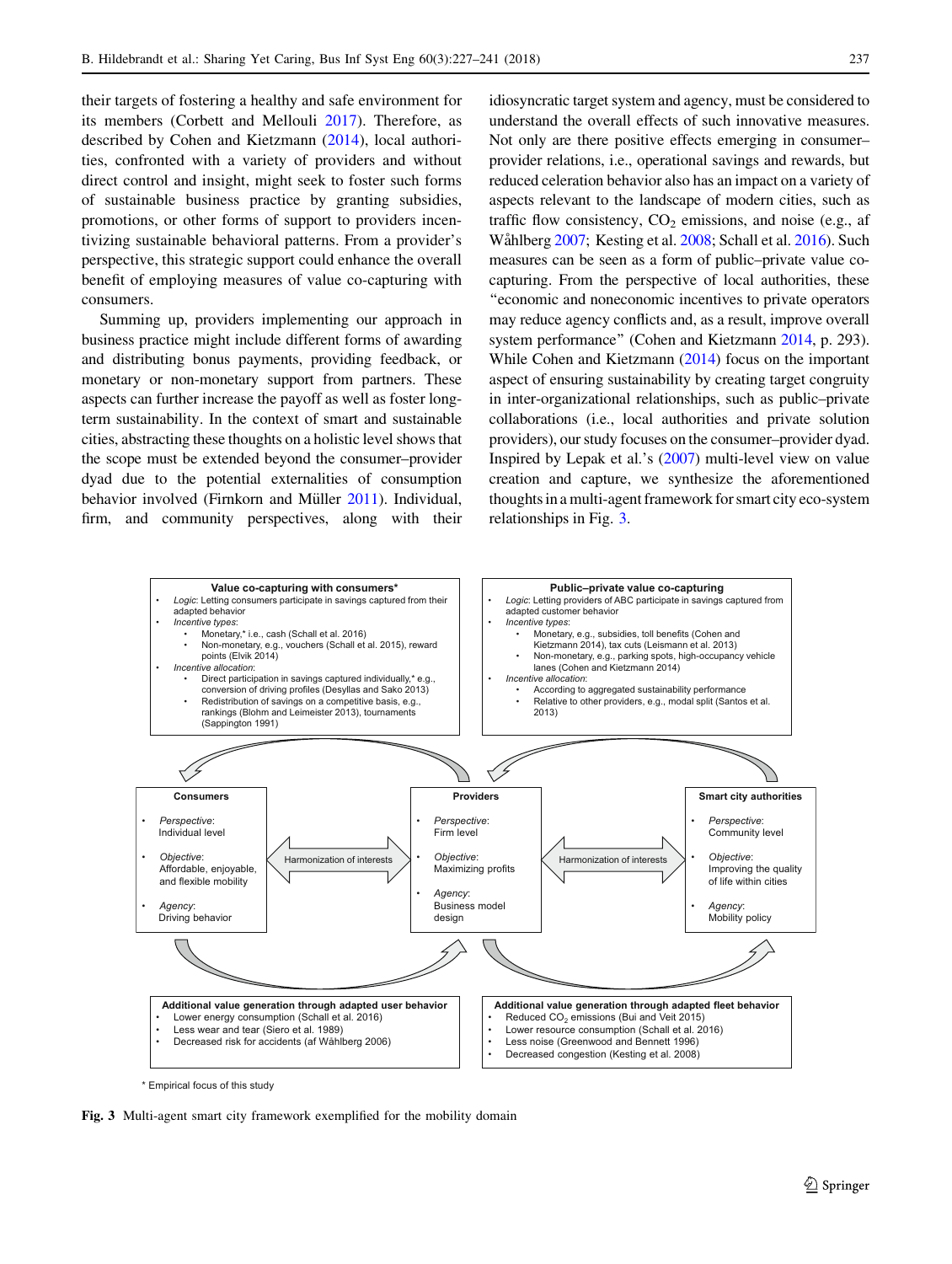## 7 Implications

Our study has important implications for three specific streams in IS research. First, our study demonstrates the value of employing agency theory in modern ABC business models and their design, as agency conflicts are being reinforced in the digital era (Cohen and Kietzmann [2014\)](#page-13-0). In the case of carsharing, the usage fee typically depends on time, distance, or a combination of both. Hence, consumers save money by reaching their destinations as fast as possible. According to agency theory's assumptions of bounded rationality and self-interest, this can compel carsharing users to exhibit reckless and wasteful driving behavior. Therefore, operators include additional operating costs and risks in their service fees, resulting in a loss of welfare for the paying carsharing community and hindering its expansion. We contend that these phenomena stem from an imbalance in business model designs that account for an empowered consumer (Lucas et al. [2013\)](#page-14-0) with regard to value creation by building upon value co-creation (Lusch and Nambisan [2015\)](#page-14-0) but, by refraining from value co-capturing with consumers, fail to do so for the case of value capture. However, achieving viability in digital business eco-systems (El Sawy and Pereira [2013](#page-13-0)) as contexts of joint collaboration ''depends on creating an alignment of partners who must work together'' (Adner [2012](#page-13-0), p. 4). When the incentive structure allows for the behavior of one party to harm the overall value captured without consequences, this condition is violated. From this, we derive two important implications: First, consumers and any other entities must be regarded as integral parts of digital business eco-systems, especially in modern forms of ABC, as their behavior is important for its overall success. Second, this can only be achieved by applying mechanisms of value co-creation and co-capture simultaneously. With our empirical study, we provide fruitful insights on how IS can enable new means of value cocapture by sharing benefits with consumers, thus increasing the sustainability of ABC business models. While recent IS research has pointed to value co-capturing via sharing economic returns as a characteristic of digital business eco-systems (e.g., El Sawy and Pereira [2013\)](#page-13-0), existing case studies on IS-enabled value co-capture predominantly characterize such mechanisms in corporate or intra-organizational contexts (e.g., Bharadwaj et al. [2013](#page-13-0)), where decisions are made at least in part heteronomously (Hess et al. [2014](#page-13-0)). However, as these usage contexts differ significantly from private contexts in which users decide themselves, existing theories cannot simply be adapted without verification (Hess et al. [2014](#page-13-0)). This study therefore focuses on the consumer as a partner in capturing value due to the direct influence of their

behavior on the sustainability of ABC as well as their central importance in digital business models that emphasize customer experience (El Sawy and Pereira [2013](#page-13-0)).

Second, with this view, we contribute to the important endeavor of regarding smart cities as collaborative com-munities (Snow et al. [2016\)](#page-14-0) in which not only actors such as firms and other institutions but also citizens must interact to drive the cities towards increased economic, environmental, and societal sustainability (Almirall et al. [2016](#page-13-0)). By nature, smart cities rely on closely intertwined digital, social, and physical infrastructures (Yoo et al. [2010](#page-14-0)) allowing for voluntary use of a rich and diverse set of offerings. While pervasive connectivity and the openness of digital business eco-systems (El Sawy and Pereira [2013](#page-13-0)) enables collaboration among various actors to develop innovative solutions aimed at growth and wellbeing (Snow et al. [2016](#page-14-0)), these services must also be consumed responsibly and sustainably. Our study contributes to smart city research by conceptualizing and empirically demonstrating a specific mechanism to foster sustainable resource use by the individual. This mechanism extends far beyond the particular instance of carsharing, applying to various other application fields in which agency relationships occur. Examples such as co-working spaces, shared accommodations, collaborative use of household appliances (e.g., washing machines), and diverse forms of shared mobility (e.g., bike sharing) reveal both how instances of ABC cater to almost every major theme of modern life and the direct influence of consumer behavior on the sustainability of these business models. Accordingly, contributing to more careful usage behavior in ABC becomes an increasingly important element in the realization of smart city visions.

This aspect points to our third major contribution. We contend that, whereas the high costs and effort required limited the lucrative application of countermeasures for agency conflicts in the pre-digital era (Sappington [1991](#page-14-0)), digital technologies can now significantly reduce the cost– benefit ratio. Extant literature has investigated IS interventions on consumer behavior via the application of intrinsic motivation, such as gamification or feedback systems (e.g., Loock et al. [2013](#page-14-0); Bui and Veit [2015\)](#page-13-0). Our study extends this view by exploring the emerging possibility of employing IS to monitor usage behavior and letting consumers participate in the savings realized. The findings demonstrate how digital technologies and their incorporation in proper business models can contribute to decreasing moral hazard when accessing shared goods, thus creating a welfare gain for all parties involved. By doing so, a more careful and resource-efficient user behavior can be achieved – just as would be the case if consumers owned the shared goods. Hence, IS-enabled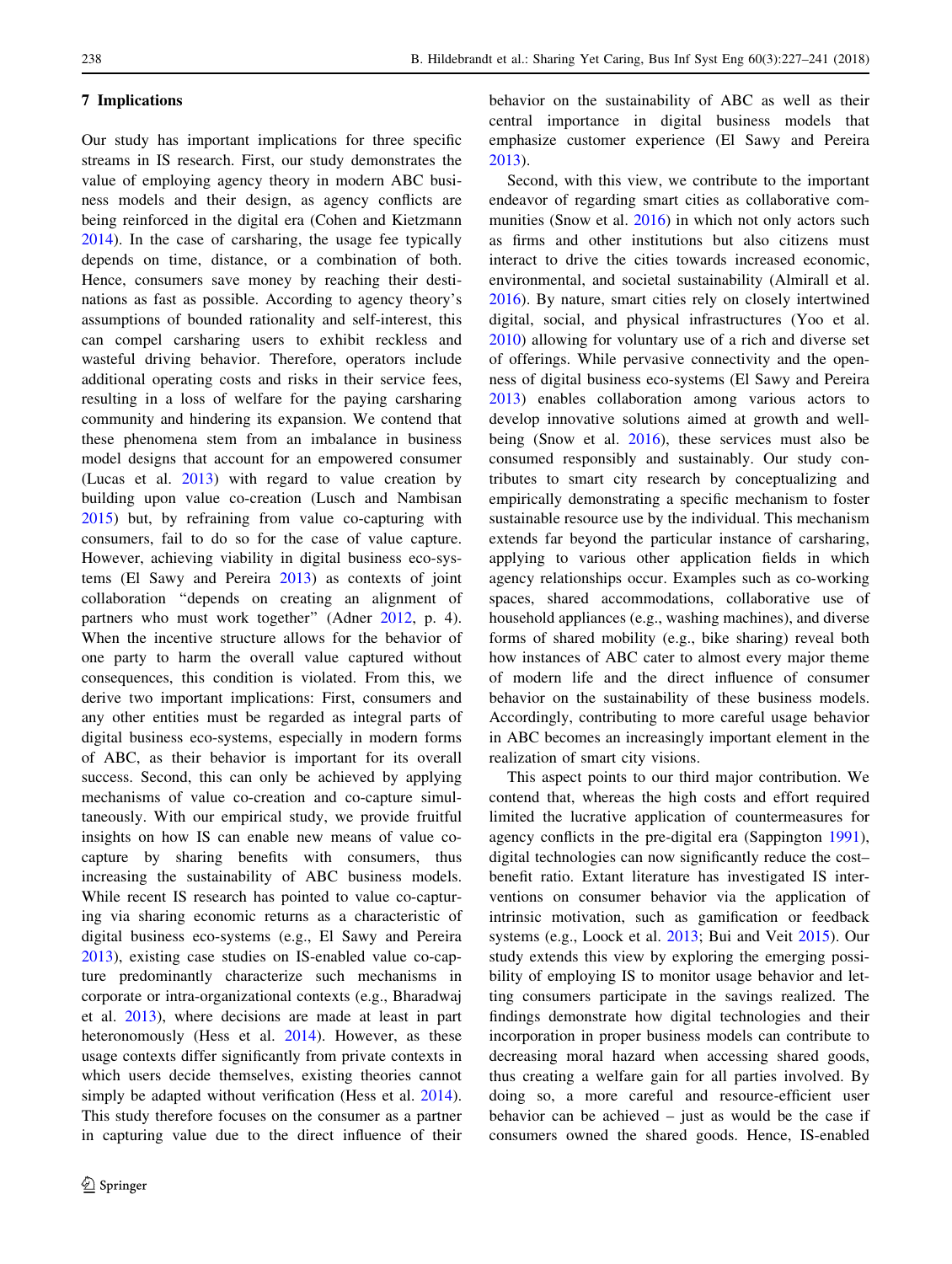value co-capturing with consumers could become a powerful means of creating target congruity within the collaborative community that constitutes a smart city (Snow et al. [2016\)](#page-14-0), as consumers' self-determined choices concerning the adoption or non-adoption of existing solutions as well as their consumption behaviors may have large effects on the sustainability of the overall system. It is this very context – the freedom to draw from a range of sustainable and unsustainable offerings and behaviors, along with the current transformational state from established to smart and sustainable cities – that renders other strategies of pure monitoring, penalties, and exclusion particularly dangerous (Dyal-Chand [2015\)](#page-13-0). Feelings of surveillance, control, and constrained agency might steer individuals away from considering ABC business models in the first place and thus hinder the transformation to smart and sustainable cities. Therefore, surrogating for ownership through value co-capturing is an important new facet in research about IT-enabled mitigation of moral hazard. However, our approach should be considered as complementary to other mechanisms such as gamification or feedback systems, as these measures could be used in combination. As a further contribution, we illustrate a way to evaluate the effectiveness of the options available (see Appendix) to select the most suitable portfolio of measures in a specific case.

Aside from these contributions to IS research, our study provides valuable implications for business practice. The investigation highlights the danger of moral hazard as an unwanted side effect occurring in various forms of ABC. We present a solution approach that builds upon digital technologies and emphasizes the importance of regarding consumers as active participants in value creation and capture. By tapping the in-vehicle digital systems of our test vehicles, we were able to precisely observe and measure usage-related metrics in carsharing operations. When digital technologies such as sensors and processing or communication technologies are embedded into everyday artifacts (Yoo [2010\)](#page-14-0), they enable the digital capture of valuable usage data (Stocker et al. [2017](#page-14-0)). Thus, for the first time, tracing service usage and measuring behavior on an individual level (Agarwal and Dhar [2014](#page-13-0)) have become possible. However, our study goes beyond the mere analysis of service usage for, e.g., optimizing the economics of the service; instead we used the data proactively to engage with consumers by informing them about and rewarding sustainable usage behavior. This approach, in the spirit of "sense-and-respond" (El Sawy and Pereira [2013\)](#page-13-0), makes more active use of the possibilities afforded by digital technology diffusion for business model innovation than prior forms of business intelligence and data mining have done. Our findings indicate that ABC providers should use digital technologies not only to enhance their value propositions, i.e., by offering convenient and flexible services, but also to co-capture value, i.e., sharing benefits with consumers to enhance the sustainability of their businesses.

# 8 Limitations and Future Research

Like every empirical investigation, our study is not free from limitations. First, studies in real-life conditions present a threat of low controllability of external factors (Harrison and List [2004\)](#page-13-0). Although we included driver fixed effects, PSM, and a broad set of control variables, the existence of other varying factors that influence driving behavior cannot be completely ruled out. Nevertheless, these potential omitted variables would only cause endogeneity if simultaneously correlated with celeration behavior and our independent variable bonus scheme treatment (Antonakis et al. [2010\)](#page-13-0). Hence, the threat from such an omitted variable remains rather limited. Second, conducting our study in a specific research setting with a limited treatment period and a particular configuration of value co-capturing limits the generalizability of our findings. Third, due to data privacy concerns, the variables included in our model were limited. Without elements such as in-depth user-related metrics, we were unable to study the underlying interrelations in greater detail by, e.g., evaluating the effects of value co-capture on an individual or group level to evaluate the type of customers who were particularly susceptible to enforcement mechanisms.

With our view, we extend emerging thoughts on the elaborated role of the consumer in digital business (Lucas et al. [2013\)](#page-14-0) towards becoming an integral partner in value creation and capture – also in offline contexts of individual personal life (Hess et al. [2014](#page-13-0)). An important avenue for future works is to test the impacts of different value cocapturing mechanisms to find ideal configurations and optimize the outcomes. Although we specified our investigation for the case of carsharing, we believe that it provides a valuable theoretical and methodological foundation upon which future research can build. Therefore, we encourage IS researchers to further examine the interesting perspective of IS-enabled value co-capturing with consumers and challenge our findings. As more and more aspects of everyday life allow for the digital collection of data on individual behavior (Agarwal and Dhar [2014\)](#page-13-0), the application possibilities for value co-capturing with consumers rise inexorably. Therefore, the concept of value cocapture could be transferred to various other domains with agency relationships, such as different instances of ABC (e.g., shared accommodations, work spaces, tools) or other contexts in which consumer behavior has a direct influence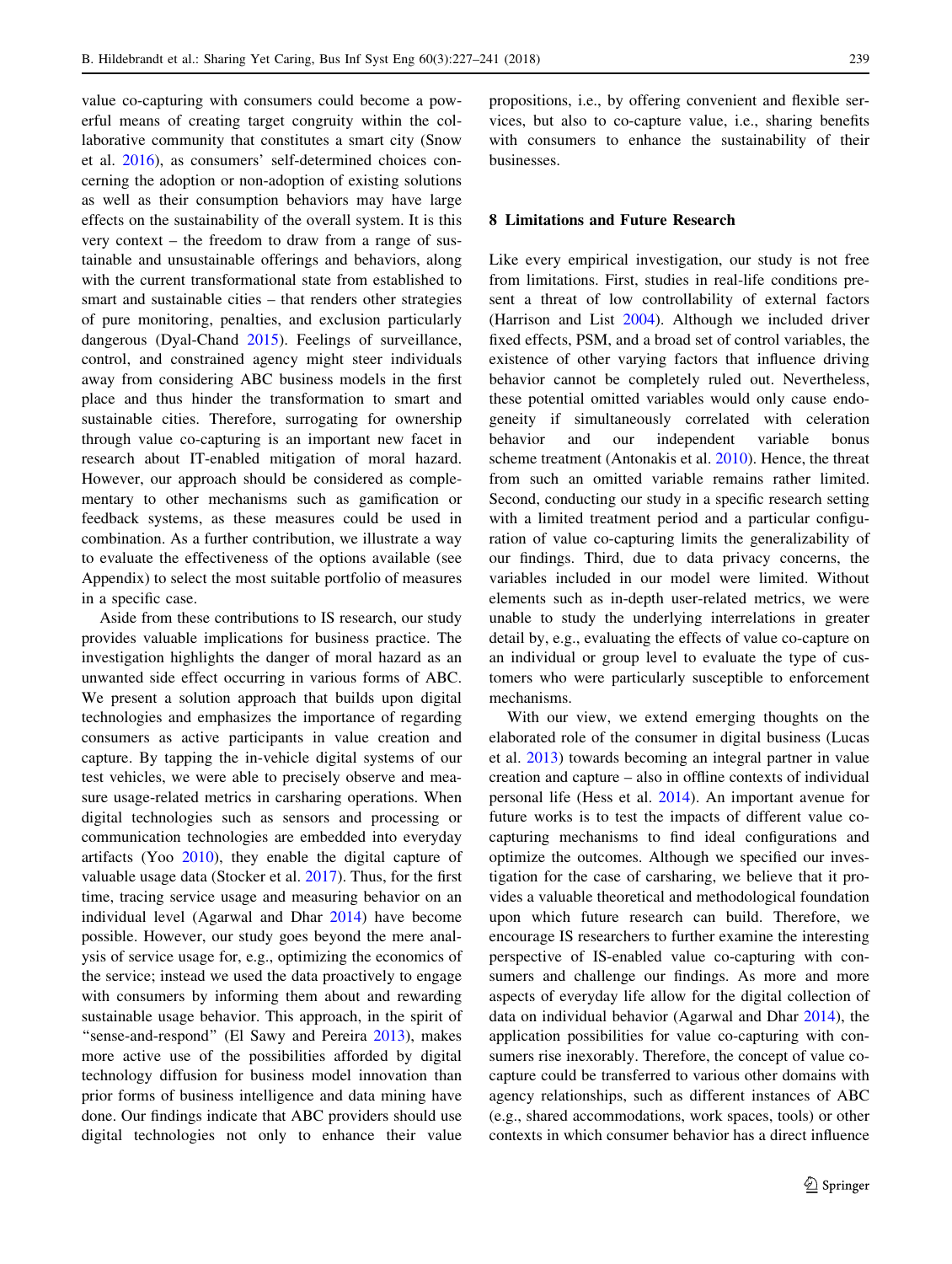<span id="page-13-0"></span>on the sustainability of the respective service or the overall system in which it operates. Previous research has, for instance, described the emerging possibilities of employing connectivity and real-time data to enable intermodal mobility solutions involving various means of transportation, such as public transit, taxis, and multiple forms of shared mobility solutions (e.g., Willing et al. [2017\)](#page-14-0). Multimodal mobility platforms allow consumers to choose and combine various alternatives. However, from a collective perspective, their choices might hinder the efficiency and longevity of individual or collective initiatives (Cohen and Kietzmann 2014). Thus, IS-enabled value co-capturing with consumers might become an increasingly important component in future transportation systems and other smart city contexts.

# 9 Conclusion

Due to their superior utilization of resources, IS-enabled ABC business models represent an important building block for the transformation of cities towards increased economic, environmental, and societal sustainability. However, there are also negative side effects to these business models, i.e., careless or wasteful user behavior, that could hinder their enduringly profitable large-scale provision and thereby any potential environmental and societal gains. Our study emphasizes the danger of moral hazard as a negative and unwanted side effect resulting from the IS-enabled decoupling of ownership and use, which can be explained by the well-established agency theory. Prior research has demonstrated that consumers are becoming co-creators of value, which highlights the importance of viewing them as collaborative partners. However, value capture had not yet been adapted to such an elaborated view on the consumer in terms of enhanced responsibility and agency. Therefore, we investigated the potential of IS to mitigate moral hazard in carsharing – as a representative of ABC business models – by co-capturing value with consumers. More specifically, we modified the existing carsharing business model by implementing an ISenabled bonus scheme system that significantly motivated consumers to reduce reckless and wasteful driving. We thus provide important implications for IS research on the sustainable viability of digital eco-systems.

Acknowledgements We would like to thank the German Federal Ministry for Economic Affairs and Energy for financing the project "e-Mobilität vorleben," as the results of our study were generated within the context of this research project. In addition, our gratitude is due to Andreas Schmidt and Richard Schmidt for the excellent collaboration.

#### References

- Adner R (2012) The wide lens: a new strategy for innovation. Penguin, New York
- af Wa˚hlberg AE (2003) Stability and correlates of driver acceleration behavior. In: International Conference on Driver Behaviour and Training, pp 45–54
- af Wa˚hlberg AE (2006) Driver celeration behavior and the prediction of traffic accidents. Int J Occup Saf Ergon 12(3):281–296
- af Wa˚hlberg AE (2007) Long-term effects of training in economical driving: fuel consumption, accidents, driver acceleration behavior and technical feedback. Int J Ind Ergon 37(4):333–343
- Agarwal R, Dhar V (2014) Editorial—big data, data science, and analytics: the opportunity and challenge for IS research. Inf Syst Res 25(3):443–448
- Almirall E, Wareham J, Ratti C, Conesa P, Bria F, Gaviria A, Edmondson A (2016) Smart cities at the crossroads: new tensions in city transformation. Calif Manag Rev 59(1):141–152
- Antonakis J, Bendahan S, Jacquart P, Lalive R (2010) On making causal claims: a review and recommendations. Leadersh Q 21(6):1086–1120
- Bardhi F, Eckhardt GM (2012) Access-based consumption: the case of car sharing. J Consum Res 39(4):881–898
- Belk R (2014) You are what you can access: sharing and collaborative consumption online. J Bus Res 67(8):1595–1600
- Belk RW, Costa JA (1998) The mountain man myth: a contemporary consuming fantasy. J Consum Res 25(3):218–240
- Bharadwaj A, El Sawy OA, Pavlou PA, Venkatraman N (2013) Digital business strategy: toward a next generation of insights. MIS Q 37(2):471–482
- Blohm I, Leimeister JM (2013) Design of IT-based enhancing services for motivational support and behavioral change. Bus Inf Syst Eng 5(4):275–278
- Bui A, Veit D (2015) The effects of gamification on driver behavior: an example from a free float carsharing service. In: ECIS 2015 Research-in-Progress Papers, pp 562–571
- Campbell DT, Stanley JC (1963) Experimental and quasi-experimental designs for research. Rand McNally, Chicago
- Cohen B, Kietzmann J (2014) Ride on! Mobility business models for the sharing economy. Organ Environ 27(3):279–296
- Corbett J, Mellouli S (2017) Winning the SDG battle in cities: how an integrated information ecosystem can contribute to the achievement of the 2030 sustainable development goals. Inf Syst J 27(4):427–461
- Desyllas P, Sako M (2013) Profiting from business model innovation: evidence from pay-as-you-drive auto insurance. Res Policy 42(1):101–116
- Dyal-Chand R (2015) Regulating sharing: the sharing economy as an alternative capitalist system. Tulane Law Rev 90(2):241–309
- Eisenhardt K (1989) Agency theory: an assessment and review. Acad Manag Rev 14(1):57–74
- El Sawy OA, Pereira F (2013) Business modelling in the dynamic digital space. Springer, Heidelberg
- Elvik R (2014) Rewarding safe and environmentally sustainable driving: a systematic review of trials. Transp Res Rec J Transp Res Board 2465:1–7
- Firnkorn J, Müller M (2011) What will be the environmental effects of new free-floating car-sharing systems? The case of car2go in Ulm. Ecol Econ 70(8):1519–1528
- Greenwood ID, Bennett CR (1996) The effects of traffic congestion on fuel consumption. Road Transp Res 5(2):1–19
- Harrison GW, List JA (2004) Field experiments. J Econ Lit 42(4):1009–1055
- Hess T, Legner C, Esswein W, Maaß W, Matt C, Österle H, Schlieter H, Richter P, Zarnekow R (2014) Digital life as a topic of